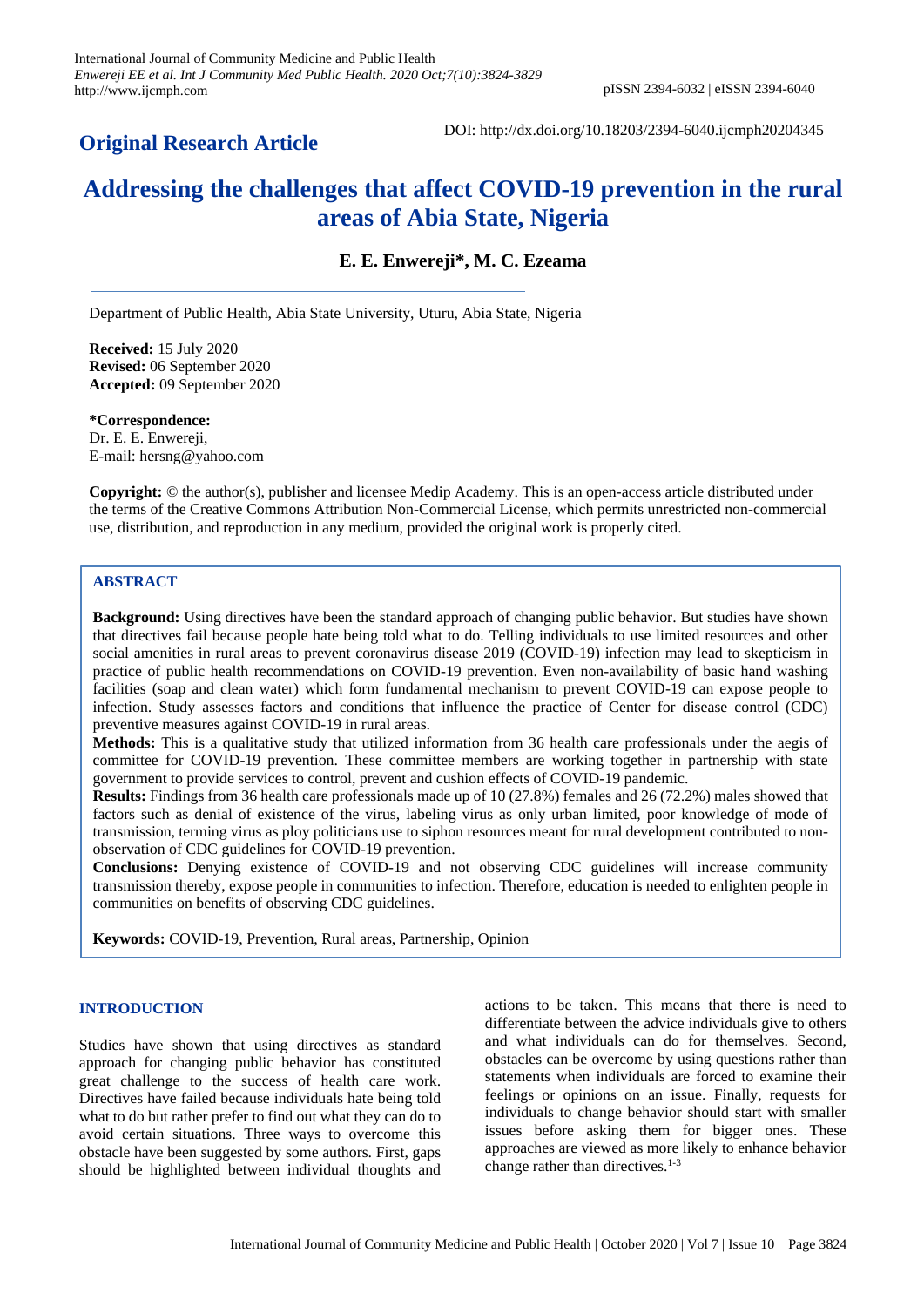Government and public health organizations charged with the responsibility of changing behavior during the pandemic, are now faced with challenges in getting people to practice social distancing, wearing face mask, washing hands with soap and water.<sup>4-6</sup> The problem is that people are expected to practice these actions for weeks and potentially months. Not surprisingly, almost everyone is relying on these standard approaches to achieve behavior change. The challenge is that people are told what to do by issuing commands like : don't go out, stay at home, stay six feet apart, wash your hands, and wear face masks.<sup>7,8</sup> Studies have stressed that directives are not particularly effective in driving sustained behavior change because people feel that others are controlling their choices.<sup>9,10</sup> As a result, people ask questions like: why are we asked to do these? What will be the effects if we do not do these? What action will be taken against those who do not practice these? Why should others influence our decisions? In asking these questions, people do not just adhere, they push back against the persuasive attempts.12-14 People discuss with friends and relatives and they are discouraged from practicing the activities that would enable them prevent COVID-19 infection.<sup>16,17</sup>

Studies have suggested that the innate anti-persuasion radar of individuals is responsible for raising defenses that encourage individuals to avoid, ignore, and counter-argue any message on the need to observe CDC guidelines on the prevention of COVID-19 infection. As a result, several reasons are conjured up on why the guidelines should not be observed.<sup>18-22</sup> This study will, therefore, identify individuals' response measures that affect the prevention of COVID-19 infection in the rural areas.

Studies have consistently noted the exposure levels to the virus among populations. It has been identified as low single digits showing that there are more individuals infected with coronavirus than have been diagnosed with it. However, a tiny fraction of this number achieved herd immunity.23-26 In another study, 21 percent of residents in the community have had COVID-19 antibodies already, making the area not just the deadliest community for COVID-19 pandemic infection but also the most infected area and, by outcome, the farthest to herd immunity.27,28 In similar studies, about 32 percent of individuals who were tested for COVID-19 infection have already had the antibodies, which showed that in the area, the disease was not as severe as it might have seemed at first glance, and the community as a whole was halfway to herd immunity. It was observed that the extent of exposure was very dreadful, showing that much more infection is almost inevitably.29-31 The question is: do people in the rural areas accept that COVID-19 is severe and actually killing individuals? Since November the pandemic started in Wuhan, it has killed well over 570,000 individuals around the world. Out of these, 53 percent of them died from COVID-19 respiratory failure alone.32,33 This represents a large body of evidence to give clear picture of the threat of the pandemic.

Initially, coronavirus was seen as an infectious variant of a familiar family of diseases, and not a mysterious ailment. At the population level, there were uncertainties that confused and frustrated public-health officials. This made them unsure when and in what form the lockdowns should take because the disease proved unpredictable even at the clinical levels. As a result, doctors continued to revise their understanding of COVID-19's basic pattern in different directions. The clinical shape of the disease was presumed to be a relatively predictable respiratory infection but this is getting less clear each day as the virus expresses itself in complicated ways by attacking and undermining the functioning of a variety of organs.<sup>34,35</sup> But the question is: can scientists identify any other virus that is weird in terms of its range of symptoms? Therefore, relevant education is needed to inform individuals on the need to prevent being infected.

Without any doubt, COVID-19 flourishes in an indoor environment where people spend prolonged periods of time close to each other. This makes indoor activities exclusively dangerous. Indoor activities like dining, movie, theaters, retail stores, churches, malls, and others are areas where people gather under one roof. These areas put people at significant risk of contracting the coronavirus. This is why being indoors is so dangerous to COVID-19 infection because it spreads through respiratory droplets that fly when an infected person talks, sneezes, sings, or speaks. $36-38$  Studies have shown that the closer one is to people the greater the risk of infection. Also, prolonged indoor stay increases the risk substantially. However, if social distancing is maintained, then outdoor activities will pose medium risk of contracting the COVID-19 virus.<sup>39</sup>

# **METHODS**

This study was a qualitative study. The researchers made use of rapid phone-based surveys to collect information on factors that affect the practice of COVID-19 prevention methods in the rural areas. The study used a total sample of 36 health workers made up of 10 (27.8%) females and 26 (72.2%) males who are members of COVID-19 committee members for the study. That means that only health workers who are members of COVID-19 committee were included in the study. Therefore, health workers who are not members of COVID-19 prevention were excluded from the study. In doing this, information was collected from the 36 health workers who are working under the aegis of COVID-19 committee members. The information collected from these health workers centered on the challenges they encountered in the process of COVID-19 prevention in the rural areas as well as the strategies they used in solving the challenges. Information was also collected on the extent to which the Nigerian Center for Disease Control (NCDC) guidelines were practiced. The study further assessed response measures health workers used in scaling up preparedness, strengthen capacities and systems to meet the challenge of COVID-19 so as to maintain uninterrupted essential health services.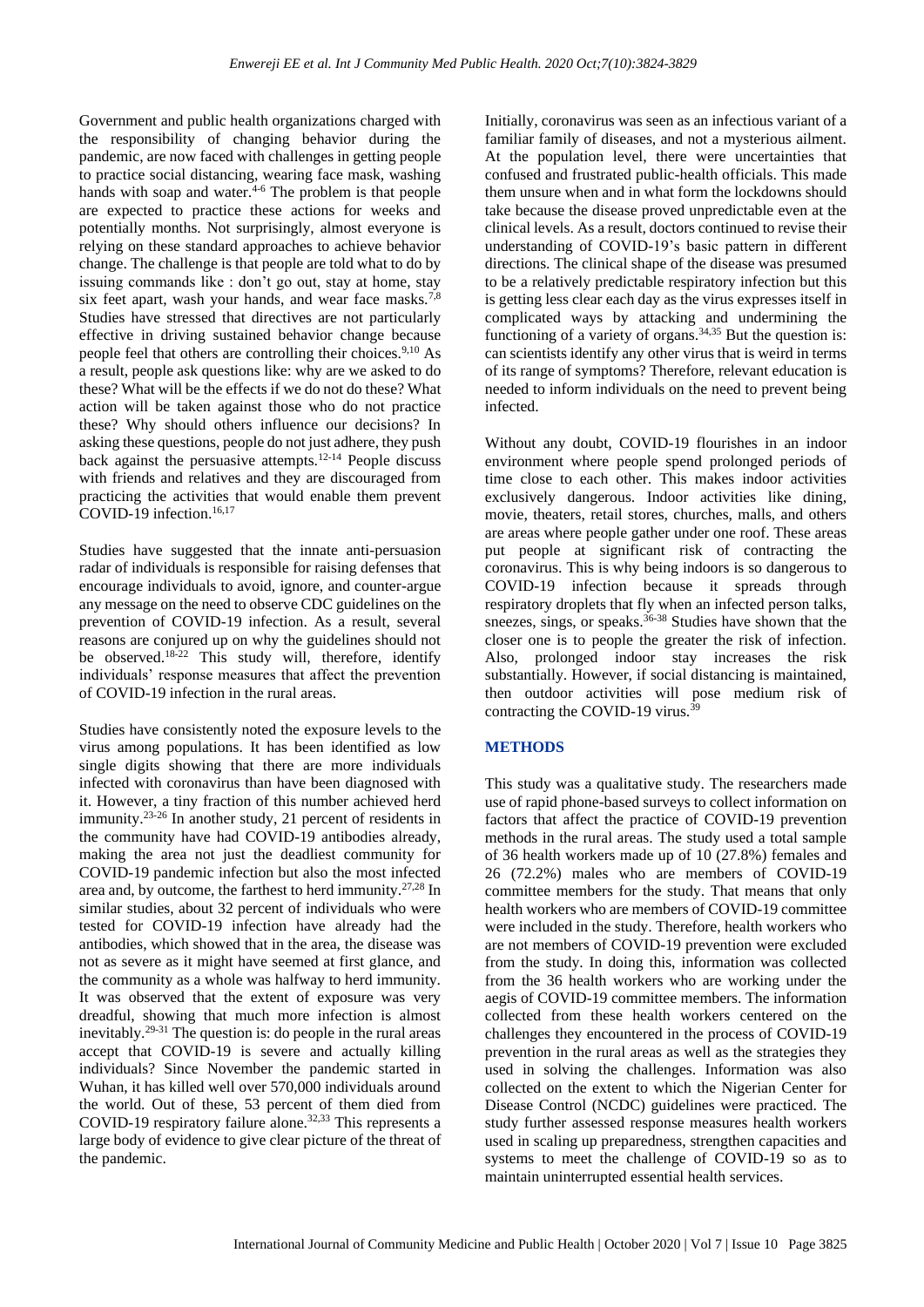The study was done for two working weeks, (10 days) in April 2020. During this period, information was collected from the 36 COVID-19 committee members through the use of rapid phone-based surveys. These committee members are the ones responsible for conducting, monitoring and evaluating all COVID-19 prevention activities in the State. Information collected from them were documented and analysed using tables and percentages.

# **RESULTS**

The findings of this study were based on information got from 10 (27.8%) female and 26 (72.2%) male health workers who are functioning as COVID-19 committee members as shown in Table 1. The health workers were made up of nurses, public health practitioners, physicians, and pharmacists. See table 2 for details on their professions.

# **Table 1: Sex distribution of the COVID-19 committee members.**

| <b>Sex</b>    | <b>Frequency</b> | <b>Percentage</b> |
|---------------|------------------|-------------------|
| <b>Female</b> | 10               | 27.8              |
| Male          | 26               | 72.2              |
| <b>Total</b>  | ላ 6              | 100               |

#### **Table 2: COVID-19 members by profession.**

| <b>Profession</b>    | <b>Frequency</b> | <b>Percentage</b> |
|----------------------|------------------|-------------------|
| <b>Nursing</b>       |                  | 16.7              |
| <b>Public health</b> |                  | 11.1              |
| <b>Physician</b>     | 19               | 52.8              |
| <b>Pharmacy</b>      |                  | 19.4              |
| <b>Total</b>         |                  |                   |

The age ranges of the health workers span from 25 years to 50 years and above.

#### **Table 3: Age distribution of COVID-19 members.**

| Age in years  | <b>Frequency</b> | <b>Percentage</b> |
|---------------|------------------|-------------------|
| $25 - 29$     |                  | 8.3               |
| 30-34         |                  | 11.1              |
| 35-39         |                  | 22.2              |
| 40-44         |                  | 19.4              |
| 45-49         |                  | 25                |
| <b>50 and</b> |                  | 14                |
| above         |                  |                   |
| <b>Total</b>  | 36               | 100               |

Table 3 contains the details on their ages. These health workers work with community leaders as important entry points for sharing information on COVID-19 and for contact tracing and testing.

#### **Table 4: COVID-19 members and factors that discouraged COVID-19 prevention.**

| <b>Factors</b>                                         | <b>Frequency</b> | $\frac{0}{0}$ |
|--------------------------------------------------------|------------------|---------------|
| Lack of resources to procure                           | 9                | 25            |
| hand washing facilities and<br>face masks              |                  |               |
| Seeing the virus as ploy                               | 10               | 27.8          |
| politicians use to siphon                              |                  |               |
| resources meant for                                    |                  |               |
| development                                            | 16               | 44.4          |
| poor knowledge of mode of<br>transmission              |                  |               |
| Denying total existence of the<br>virus                | 19               | 52.8          |
| labeling virus as only urban<br>limited                | 21               | 58.3          |
| <b>Viewing coronavirus</b>                             | 9                | 25            |
| lockdowns especially social                            |                  |               |
| distancing as punishment                               |                  |               |
| <b>Constant and prolonged</b>                          | 24               | 66.7          |
| village meetings without<br>social distancing and face |                  |               |
| mask                                                   |                  |               |
| <b>Resistance to undergo</b>                           | 12               | 33.3          |
| <b>COVID-19</b> test                                   |                  |               |
| <b>Constant domestic violence</b>                      | 18               | 50            |
| <b>Self-</b> medications                               | 15               | 41.7          |
| <b>Refusal to disinfect all</b>                        | 9                | 25            |
| premises                                               |                  |               |
| <b>Resistance to adhere to all</b>                     | 17               | 47.2          |
| instructions given                                     |                  |               |
| Feeling that it will be better                         | 20               | 55.6          |
| to die from COVID-19 than                              |                  |               |
| to die from hunger                                     |                  |               |

The committee members narrated the factors that limited COVID-19 prevention in the rural areas. The findings showed that 22 (66.7%) of the committee members observed that individuals in the rural areas engaged in constant and prolonged village meetings without social distancing and face mask. Also 20 (55.6%) stated that individuals were of the view that it will be better to die from COVID-19 than to die from hunger. The finding revealed that most times, the health workers met with hostility from the residents, especially at the point of collecting samples from confirmed contacts for COVID-19 test. There were occasions when some members were almost stoned. Further finding revealed that it was very difficult to convince able bodied people to remain at home as the following questions were constantly asked by the youths: what shall we be doing at home with our aged parents, grandparents, younger brothers and sisters? Will staying at home provide our needs? Why should we not interact with our friends? Why are we being forced to stay at home? Details are contained in Table 4.

The health workers were requested to state the strategies they used to contend with the behavior of people in the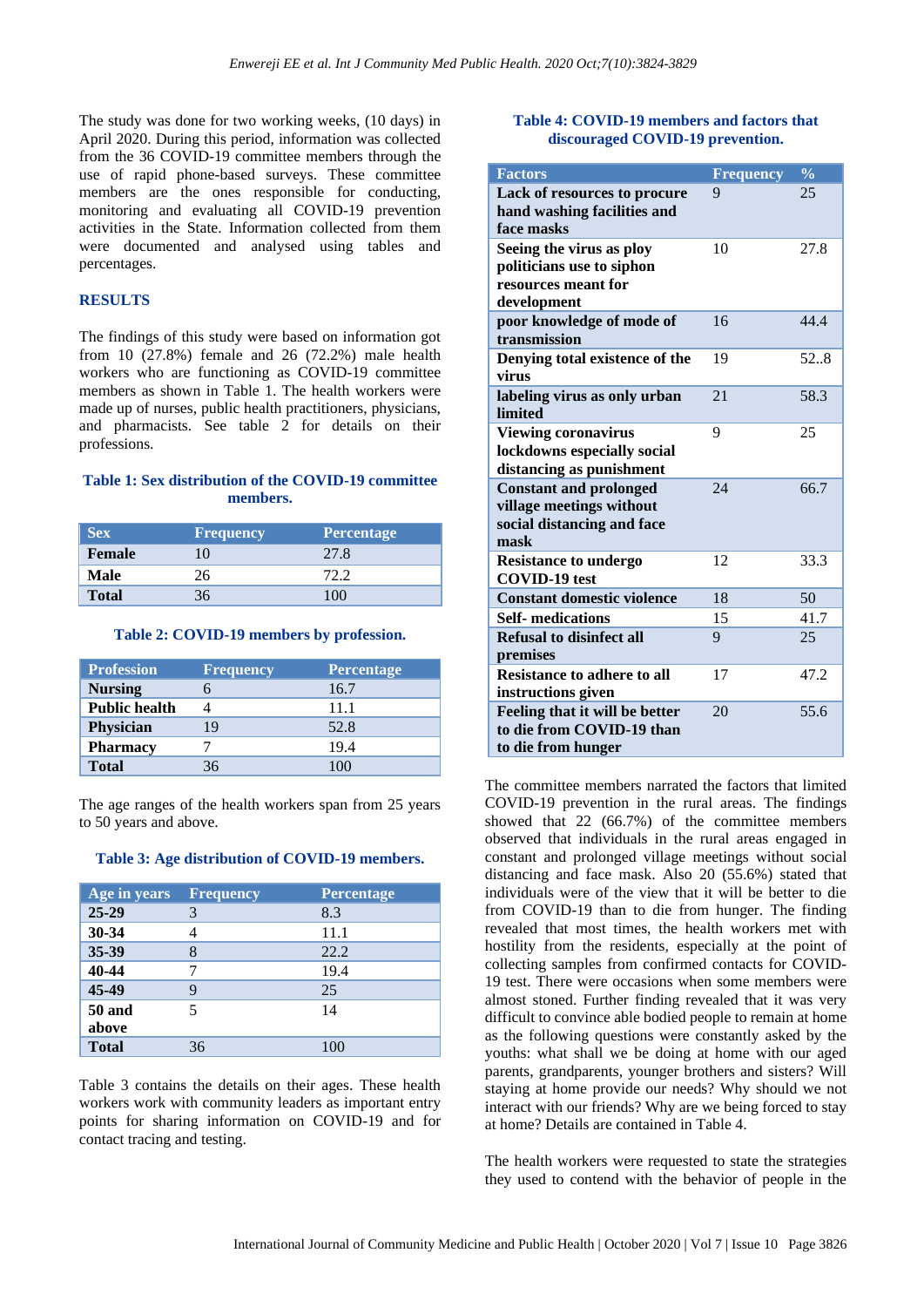rural areas towards COVID-19 prevention. The findings showed that the health workers initiated several actions including briefings on transmission, symptoms, testing, and care seeking for COVID-19 prevention. That is, 21 (58.3%) of the committee members sensitized the community members and provided them with relevant information that will enable them dispel myths, rumors, and the misconceptions they have on COVID-19 infection. The report confirmed that 28 (77.8%) of the COVID-19 committee members made frantic efforts to ensure that individuals protect themselves and their families from COVID-19 infection by insisting that they observe NCDC guidelines for prevention. Table 5 contains details of such strategies.

# **Table 5: COVID-19 members and strategies used to contend with problems of COVID-19 prevention.**

| <b>Strategies used</b>                                                                                                          | <b>Frequency</b> | <b>Percentage</b> |
|---------------------------------------------------------------------------------------------------------------------------------|------------------|-------------------|
| <b>Engaged community</b><br>leaders in planning<br><b>COVID-19</b> response                                                     | 18               | 50                |
| <b>Provided food items and</b><br>resources to needy<br>individuals.                                                            | 17               | 47.2              |
| <b>Provided counseling and</b><br>relevant information on<br>COVID-19 prevention.                                               | 21               | 58.3              |
| <b>Prioritized testing to</b><br>target those at highest<br>risk for COVID-19<br>infection                                      | 15               | 41.7              |
| <b>Disinfected all surfaces</b><br>in the communities.                                                                          | 7                | 19.4              |
| <b>Provided inpatient</b><br>facility to those who are<br>symptomatic and tested<br>positive prior to<br>presentation.          | 14               | 39                |
| <b>Encouraged increased</b><br>use of important health<br>services for prevention<br>and treatment.                             | 12               | 33.3              |
| <b>Taking people under</b><br>force into detention<br>facilities for repeatedly<br>disobeying organizing<br>overcrowded events. | 13               | 36.1              |
| <b>Made frantic efforts to</b><br>encourage individuals to<br>adhere to NCDC<br>guidelines of prevention                        | 28               | 77.8              |

#### **DISCUSSION**

Despite the efforts of the team to sensitize community members by providing essential information and dispelling myths, rumors, and misconceptions on COVID-19 infection, the committee members still met with great

resistance in enforcing the practice of CDC guidelines for COVID-19 prevention. The finding that COVID-19 committee members working in the rural areas met with resistance in the enforcement of CDC guidelines for COVID-19 prevention despite the sensitization exercises was also noted by other studies.<sup>8,14</sup> There is need for the health workers to use other measures that will encourage individuals in the rural areas to practice these lifesaving principles with ease. This is necessary because science has listed the following organs: brain, eyes, nose, lungs, heart, blood vessels, livers, kidneys, intestines, in short, nearly every organ as vulnerable to COVID-19. Moreover, coronavirus pandemic is not just a public-health crisis but also a scientific one since the disease expresses itself in complicated and hard to understand ways.

Our results consistently showed that persuading people in the rural areas to observe CDC guidelines did not work. For young people, they found it difficult to stay at home during lockdown. They resisted all instructions and asked questions on why they should sit idle at home instead of carrying out duties that will encourage subsistence. It was difficult to convince people who felt well even after testing positive to remain at home. Health workers were particularly sensitive to the misinformation around COVID-19 in the rural areas, as well as the politicization of the virus. Studies have also observed that COVID-19 has been over politicized.<sup>31,32</sup>

While a lot of people may be practicing CDC recommendations, getting everyone to stick to the recommendations has been a tougher task for the health workers because people in the rural areas are still congregating in groups without using face masks and practicing social distancing. Moreover, some churches, with the support of local leaders, are flouting stay-at-home orders as well as social distancing. A good number of youths disobeyed and started businesses that neglected CDC guidelines. The argument is that the virus is not in the rural areas but rather in the urban areas and that no single person can be infected with the virus in the rural areas.

Therefore, whether health workers encourage people to maintain social distancing, thoroughly wash hands with clean water and soap, and wear face masks to change behavior, too often, health workers default in their approach of 'pushing' individuals to adhere. Being forceful to achieve behavioral change could make individuals feel threatened. Once people feel threatened, it becomes harder to get them change to the desired behavior. Therefore, if health workers could understand the barriers that affect behavioral change and address them, then change in behavior can be achieved without resistance.

It is assumed that if individuals in the rural areas had been provided with relevant information before the lockdown, that is, providing them with enough facts, figures and reasons why they should practice CDC guidelines to prevent COVID-19 infection, then, the recent backlash against COVID-19 in the rural areas could have been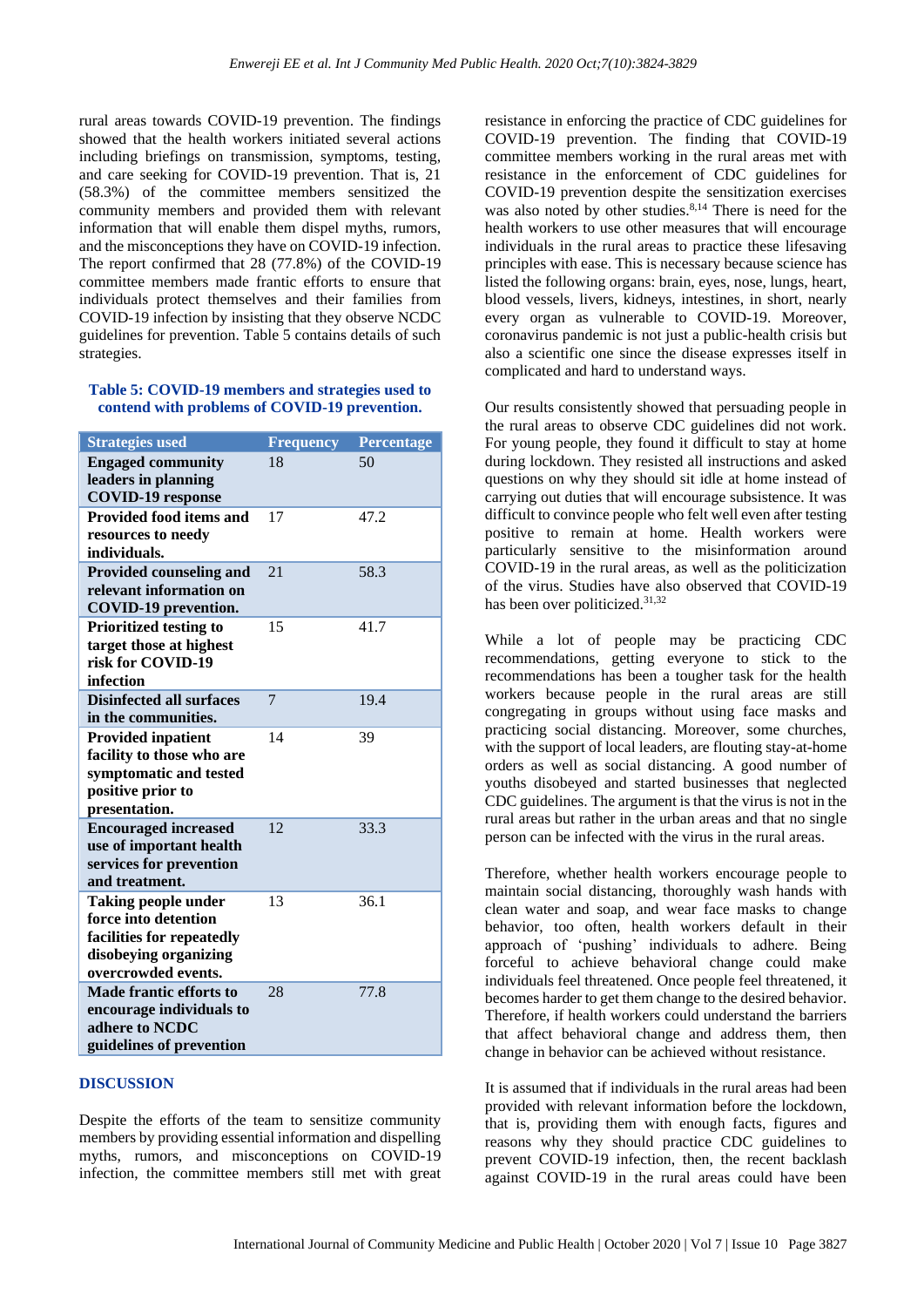avoided. Without doubt, COVID-19 flourishes in indoor environments where people spend long periods of time staying close to each other. This makes it necessary for indoor activities such as wedding ceremonies, club meetings, churches, markets, and other areas where people gather under one roof to be avoided so as not to contract the infection. If social distancing is maintained, then these outdoor activities will not pose much risk for contracting COVID-19 virus.

# **CONCLUSION**

Therefore, the fact that these health care workers working in the rural areas, experienced tremendous challenges in COVID-19 prevention, necessitates doing everything possible to ensure that the cooperation of all is achieved in observing CDC guidelines. This will enable the health workers to provide essential health care services that will respond to this crisis and save lives. Based on the findings, individuals in the rural areas need concentrated health education on disease prevention so as to reduce the myths that are fueling COVID-19 surges. This entails that health workers should understand the barriers that affect behavioral change and address them so as to achieve behavior change without resistance.

# **ACKNOWLEDGEMENTS**

We want to appreciate the 36 COVID-19 committee members who generously volunteered information that formed the basis for the analysis in this study.

*Funding: No funding sources Conflict of interest: None declared Ethical approval: The study was approved by the Institutional Ethics Committee*

#### **REFERENCES**

- 1. Mejia B. With masks at the ready, ICE agents make arrests on first day of California coronavirus lockdown. Los Angeles Times. March 17, 2020. Available at: at: https://www.latimes.com/california/story/2020-03- 17/for-ice-agents-its-business-as-unusual-day-aftersweeping-coronavirus-order. Accessed on 5 April 2020.
- 2. Guan WJ, Ni ZY, Hu Y, Liang WH, Ou CQ, He JX, et al. Clinical characteristics of coronavirus disease 2019 in China. N Engl J Med. 2020;382:1708-1720.
- 3. Zhou P, Yang XL, Wang XG, Hu B, Zhang L, Zhang W, et al. A pneumonia outbreak associated with a new coronavirus of probable bat origin. Nature. 2020;579(7798):270-3.
- 4. Wang C, Horby PW, Hayden FG, Gao GF. A novel coronavirus outbreak of global health concern. Lancet. 2020; 395(10223):470-3.
- 5. Wang J, Yuan B, Li Z, Wang Z. Evaluation of public health emergency management in China: a systematic

review. Int J Environ Res Public Health. 2019;16(18):3478.

- 6. Banerjee A, Kulcsar K, Misra V, Frieman M, Mossman K. Bats and coronaviruses. Viruses. 2019;11(1):41.
- 7. Mendenhall E. Syndemics: health in context. Lancet. 2017;389(10072):881.
- 8. Nathaniel S. Straining the System: Novel Coronavirus (COVID-19) and Preparedness for Concomitant Disasters Am J Public Health. 2020;110(5):648-9.
- 9. Lourenco J, Paton R, Ghafari M. Fundamental principles of epidemic spread highlight the immediate need for large-scale serological surveys to assess the stage of the SARS-CoV-2 epidemic. 2020. Available at: at: https://www.medrxiv.org/content/10.1101/2020.03.2 4.20042291v1.article-info. Last accessed on April 8, 2020.
- 10. Backer, JA, Klinkenberg D, Wallinga J. Incubation period of 2019 novel coronavirus (2019-nCoV) infections among travellers from Wuhan, China, 20- 28 January 2020. Euro Surveill. 2020;25(5):2000062.
- 11. Sun K, Chen J, Viboud C. Early epidemiological analysis of the coronavirus disease 2019 outbreak based on crowdsourced data: a population-level observational study. Lancet Digital Health. 2020;2:201-8.
- 12. World Health Organization (WHO), "Novel Coronavirus – China" (WHO, 2020); www.who.int/csr/don/12-january-2020-novelcoronavirus-china/en/. Accessed on 8 April 2020.
- 13. The Center for Systems Science and Engineering at Johns Hopkins University, Coronavirus COVID-19 Global Cases (2020): www.arcgis.com/apps/opsdashboard/index.html#/bd a7594740fd40299423467b48e9ecf6. Accessed on 8 April 2020.
- 14. WHO. Coronavirus disease 2019 (COVID-19): Situation Report- 43. 2020. www.who.int/docs/defaultsource/coronaviruse/situation-reports/20200303 sitrep-43-covid-19.pdf?sfvrsn=2c21c09c\_2. Accessed on 8 April 2020.
- 15. Abhjieet Pandey, Ajinkya Nitin Nikam, Ajjappla Basavaraj Shreya, et al. Potential therapeutic targets for combating SARS-CoV-2: Drug repurposing, clinical trials and recent advancements. Life Sciences. 2020;256:117883.
- 16. Scott B. Halstead, Ramesh Akkina. COVID-19 and SARS Coronavirus 2: Antibodies for the Immediate Rescue and Recovery Phase. Frontiers in Immunology. 2020;11:1196.
- 17. Alexis Mathian, Zahir Amoura. Response to: Correspondence regarding research letter to the editor by Mathian et al, 'Clinical course of coronavirus disease 2019 (COVID-19) in a series of 17 patients with systemic lupus under long-term treatment with hydroxychloroquine'' by Nikpour et al. Annals of the Rheumatic Diseases. 2020;2020:217875.